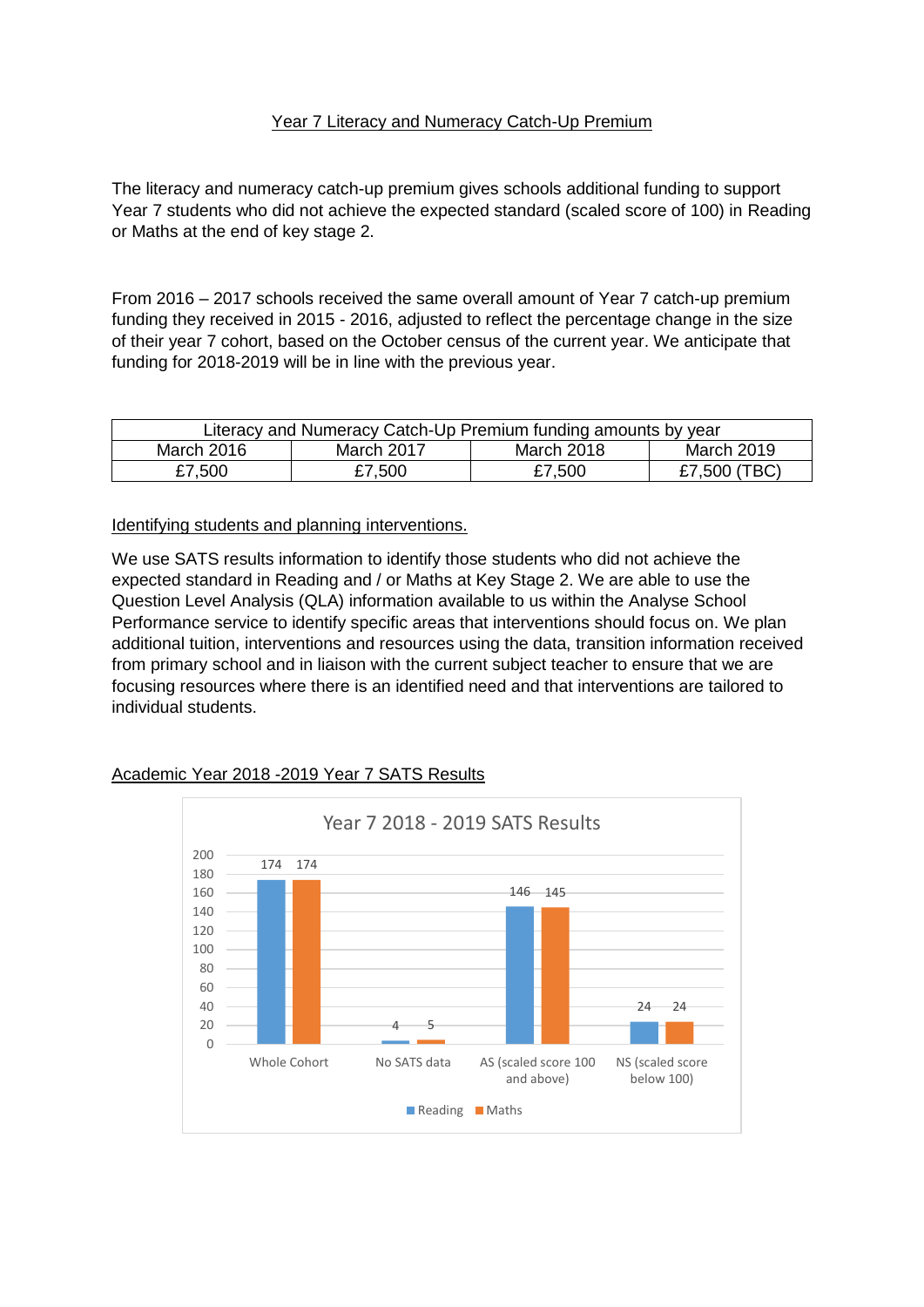### Academic Year 2018 -2019 Year 7 Catch-Up Students



2018 – 2019 Planned Interventions

- Lexia Reading Programme. Access to the Reading Programme both in early morning sessions within school and at home.
- Targeted one-to-one or small group literacy / numeracy sessions with a qualified teacher. The block of sessions begin and end with an assessment, which highlights where progress has been made and where there may be a need for further or follow up sessions.
- Additional resources for one-to-one / small group sessions
- Bedrock Learning Vocabulary. All students in KS3 & 4 are using Bedrock Learning Vocabulary Programme as part of a whole school approach to improve reading, extend vocabulary and promote exposure to aspirational texts.
- Focused early morning / lunchtime literacy and numeracy interventions within the Learning Support Department.
- MFL withdrawal to provide additional literacy and numeracy lessons for very small numbers of students dependant on need.
- After school Study Support sessions to complete homework and develop core subject skills in a supported environment.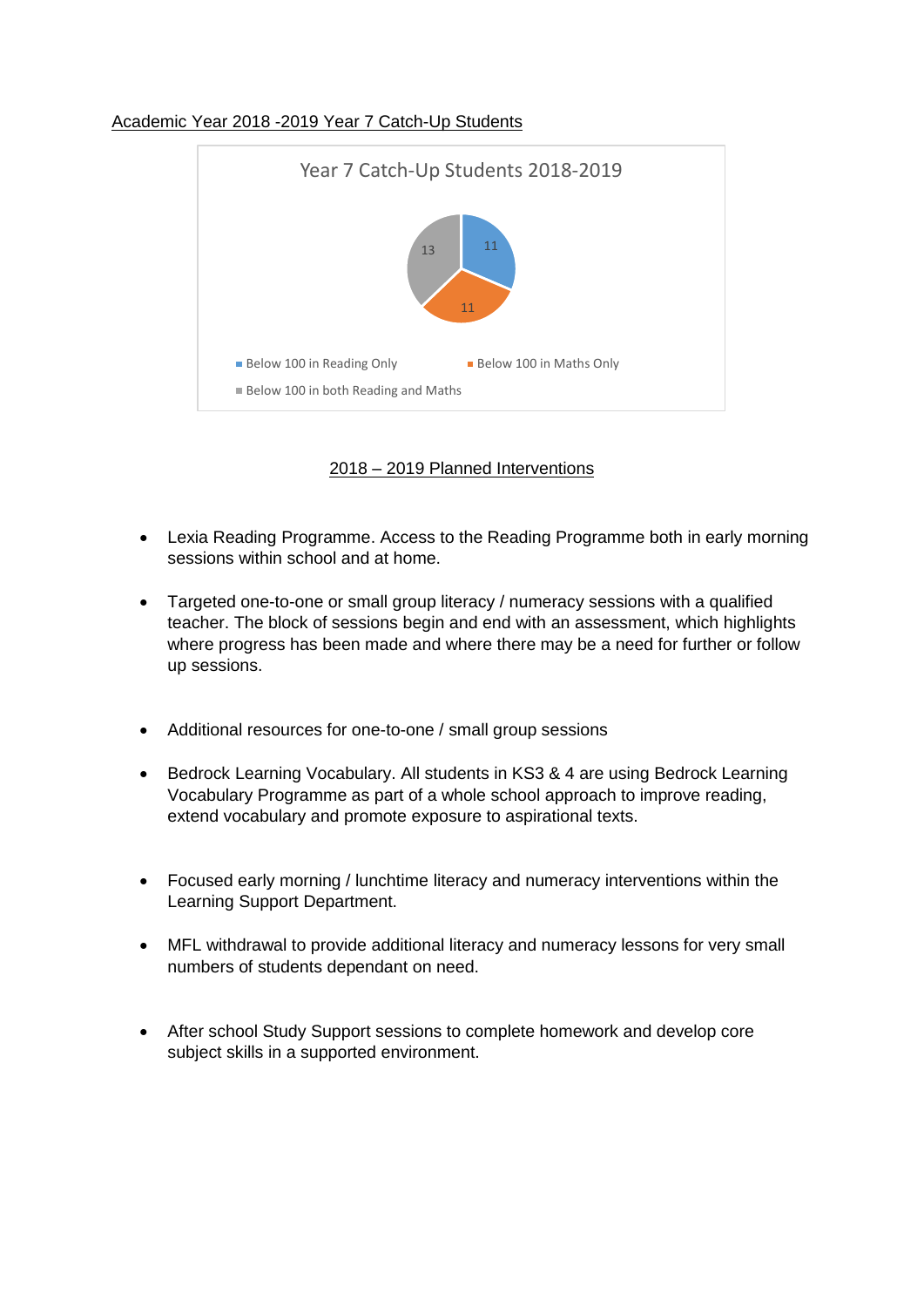#### Academic Year 2018 -2018





For academic year 2017 – 2018, the funding was used to provide:

 Targeted one-to-one or small group literacy / numeracy sessions with a qualified teacher.

Students were removed from one lesson (not a Maths, English or Science lesson) either on a weekly or fortnightly basis (dependant on timetable) to receive a block of 6- 8 intensive sessions focusing on key areas identified by usual subject teacher in conjunction with the teacher taking the sessions. Each block of sessions began and ended with a test to enable effective measurement of progress.

 Focused early morning / lunchtime literacy and numeracy interventions within the Learning Support Department.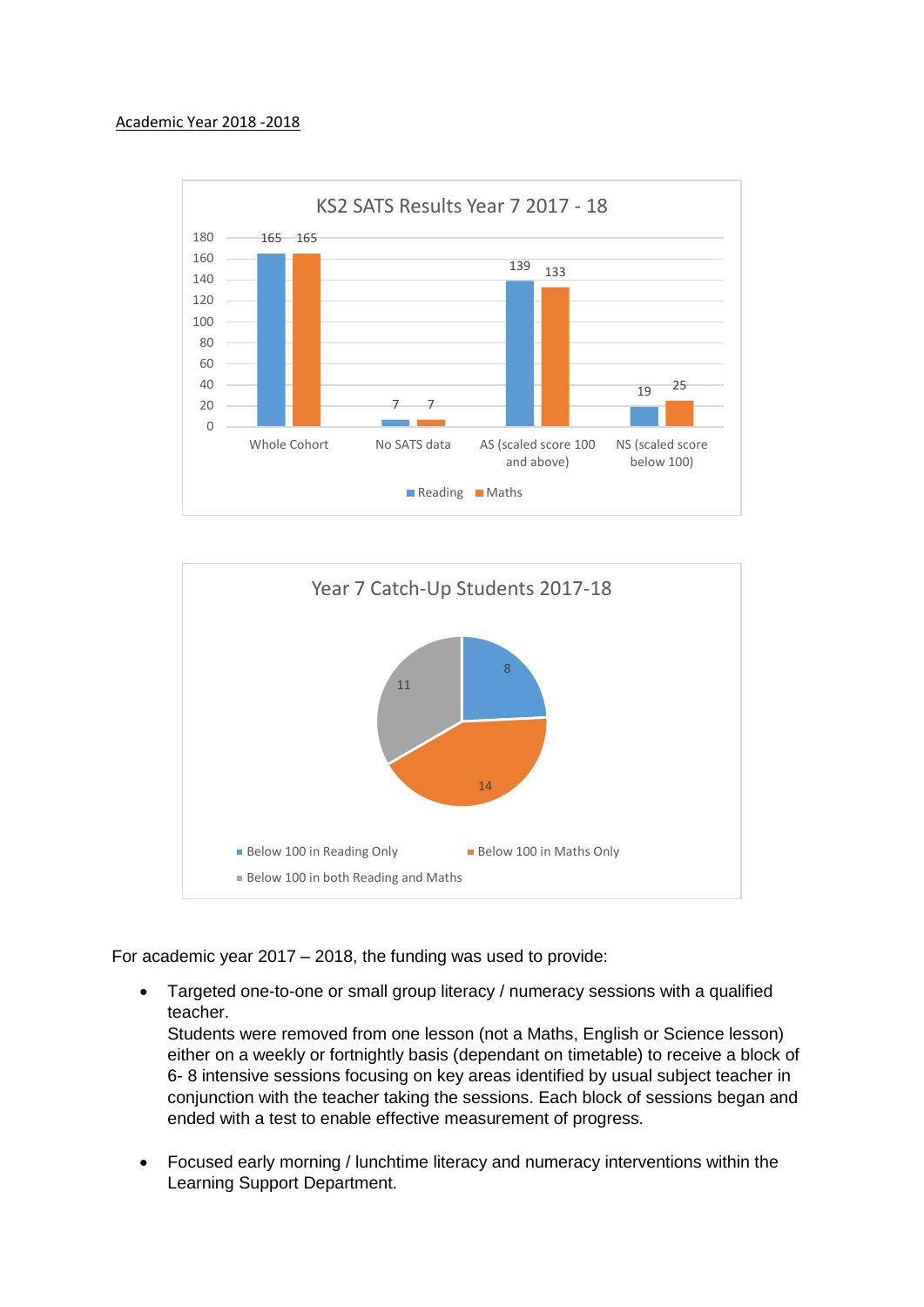- Additional resources to support the one-to-one / small group sessions.
- MFL withdrawal. Small number of students who require more intensive support are withdrawn from MFL course to have increased small group literacy and numeracy lessons.
- Lexia Reading Programme. Online literacy programme that students work on independently. In school sessions supported by an LSA before school and at lunchtimes. The programme is also available for students to use at home to further their learning.
- Study Support sessions. Students attend after school sessions on an invitational basis. Sessions provide a supported environment where students can complete homework and gain additional support in core subject areas.

# Evaluating Impact

Impact is measured using internal progress and attainment data.

## **Impact from Catch-Up Interventions 2017 – 2018.**

## Reading Only:

7 / 8 students (88%) were on course to achieve on or above their minimum grade at summer term 2018 screening in English.

7 / 8 students (88%) were on course to achieve grade 4 or above at GCSE English.

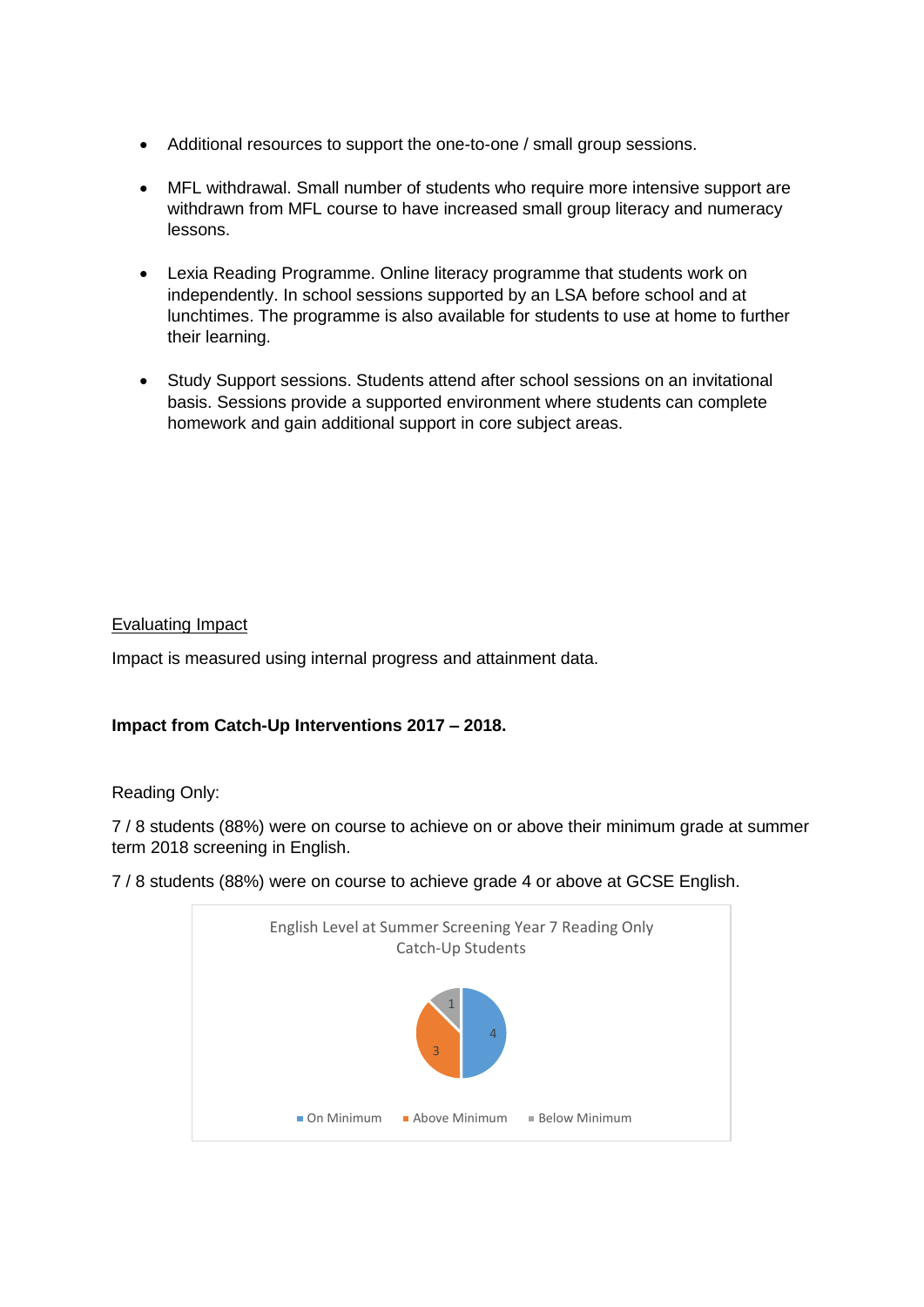Maths Only:

1 student left the school before summer screening 2018.

12 / 13 (92%) were on course to achieve on or above their minimum grade at summer term 2018 screening in Maths.

9 / 13 students (69%) were on course to achieve grade 4 or above at GCSE in Maths.



Both Reading and Maths:

7 / 11 students (64%) were on course to achieve on or above their minimum grade at summer term 2018 screening in English.

4 / 11 students (36%) were on course to achieve grade 4 or above at GCSE English.



10 / 11 students (91%) on course to achieve on or above their minimum grade at summer term 2018 screening in Maths.

4 / 11 students (36%) on course to achieve grade 4 or above at GCSE in Maths.